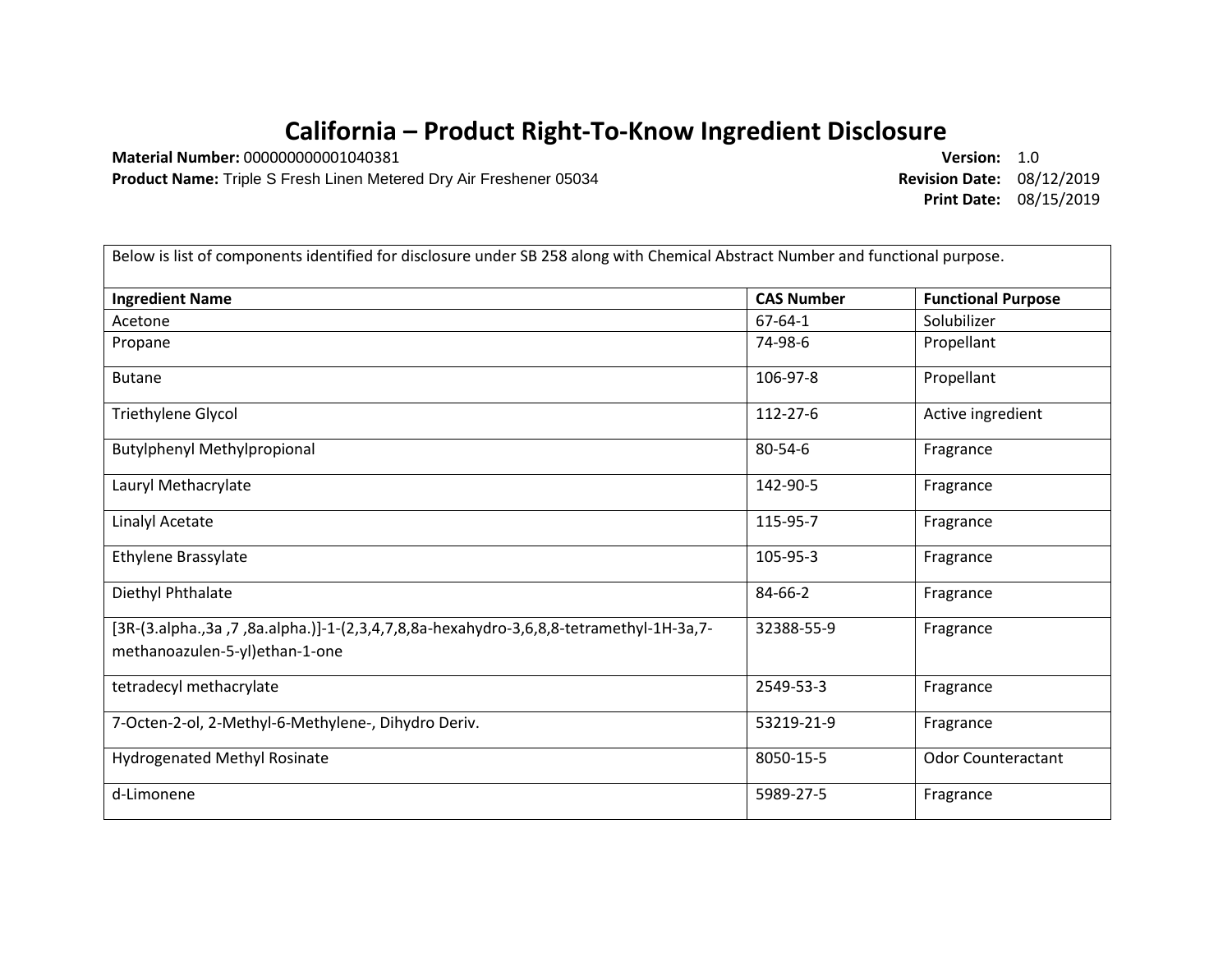| Non-Hazardous - Not Provided by Vendor  | Not Available | Fragrance   |
|-----------------------------------------|---------------|-------------|
| <b>Benzyl Dimethyl Carbinyl Acetate</b> | 151-05-3      | Fragrance   |
| 2-t-Butylcyclohexyl Acetate             | 88-41-5       | Fragrance   |
| Methyl Linalool                         | 10339-55-6    | Fragrance   |
| Orange Oil                              | 8028-48-6     | Solubilizer |
| Ethanol                                 | 64-17-5       | Solubilizer |

## **Designated Lists**

- 1) **CA Prop 65.** Chemicals known to the State of California to cause cancer or reproductive toxicity (including developmental, female and male toxicity) that are listed pursuant to the Safe Drinking Water and Toxic Enforcement Act of 1986 (California Code of Regulations, Title 22, Division 2, Subdivision 1, Chapter 3, Sections 1200 et seq, also known as Proposition 65).
- 2) **EU CMRs.** Chemicals classified by the European Union as carcinogens, mutagens, and/or reproductive toxicants in Category 1A and 1B in Annex VI to Regulation (EC) 1272/2008.
- 3) **EU Endocrine Disruptors**. Chemicals included in the European Union candidate list of Substances of Very High Concern in accordance with Article 59 of Regulation (EC) 1907/2006 on the basis of Article 57(f) for endocrine disrupting properties.
- 4) **IRIS Neurotoxicants**. Chemicals for which a reference dose or reference concentration has been developed based on neurotoxicity in the Unites States Environmental Protection Agency's Integrated Risk Information System.
- 5) **IRIS Carcinogens**. Chemicals that are identified as "carcinogenic to humans", "likely to be carcinogenic to humans", or Group A, B1, or B2 carcinogens in the United States Environmental Protection Agency's Integrated Risk Assessment System.
- 6) **EU PBTs**. Chemicals included in the European Union candidate list of Substances of Very High Concern in accordance with Article 59 of Regulation (EC) 1907/2006 on the basis of Article 57(d), Article 57(e), or Article 57(f) for persistent bioaccumulative and toxic, or very persistent and very bioaccumulative properties.
- 7) **Canada PBTs**. Chemicals that are identified as Persistent, Bioaccumulative, and Inherently Toxic to the environment by the Canadian Environmental Protection Act Environmental Registry Domestic Substances List.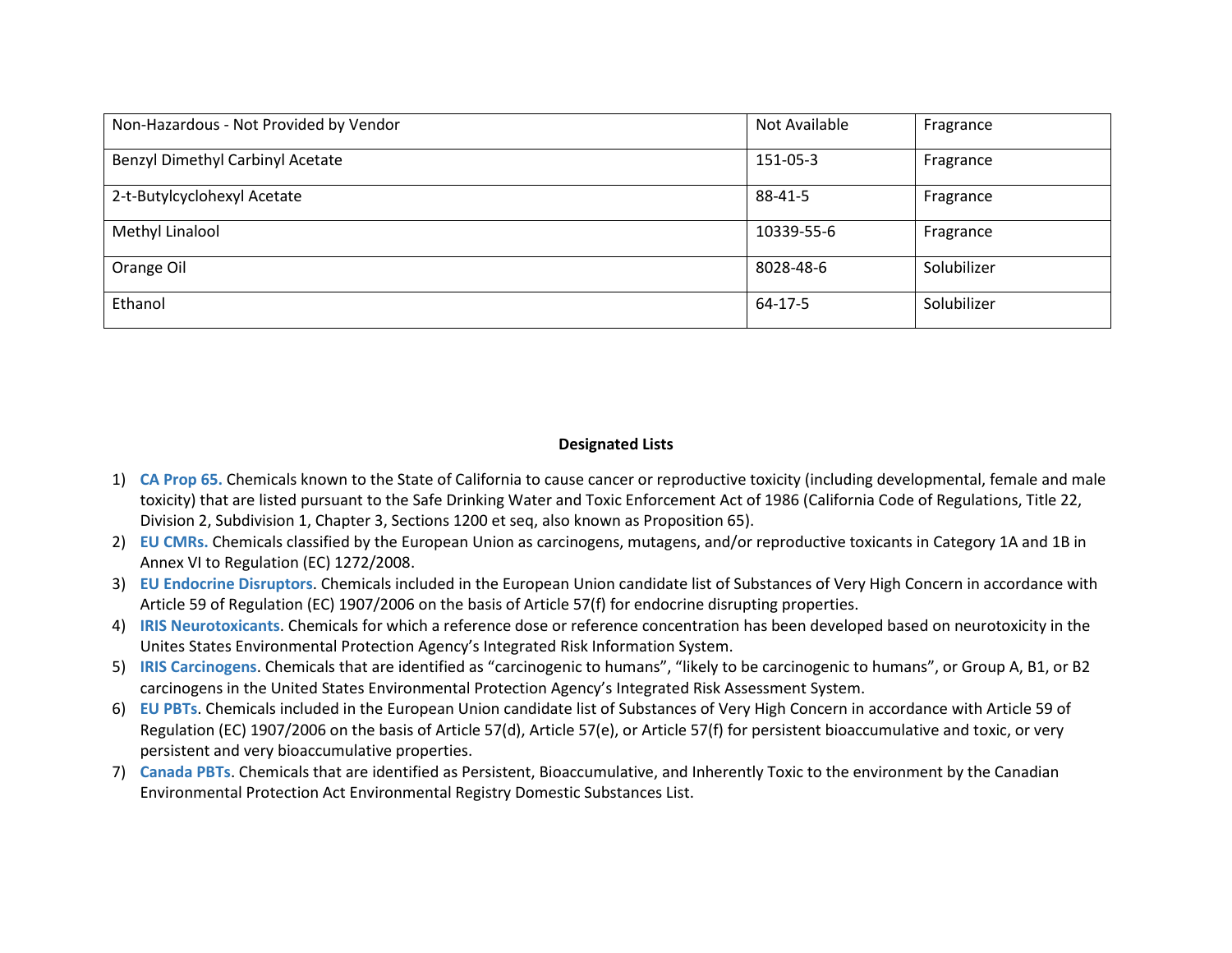- 8) **EU Respiratory Sensitizers**. Chemicals classified by the European Union as respiratory sensitizers Category 1 in Annex VI to Regulation (EC) 1272/2008.
- 9) **IARC Carcinogens**. Group 1, 2a, or 2b carcinogens identified by the International Agency for Research on Cancer, World Health Organization, in Monographs on the Evaluation of Carcinogenic Risks to Humans.
- 10) **ATSDR Neurotoxicants**. Neurotoxicants that are identified in the United States' Department of Health and Human Services' Agency for Toxic Substances and Disease Registry's Toxic Substances Portal under "Health Effects of Toxic Substances and Carcinogens, Nervous System."
- 11) **US EPA Priority Chemicals List**. Persistent, Bioaccumulative and Toxic Priority Chemicals that are identified by the United States Environmental Protection Agency's National Waste Minimization Program.
- 12) **US NTP Reproductive or Developmental Toxicants**. Reproductive or developmental toxicants identified in "Monograph on the Potential Human Reproductive and Developmental Effects" published by the United States Department of Health and Human Services' National Toxicology Program, Office of Health Assessment and Translation.
- 13) **US EPA PBTs**. Chemicals identified by the United States Environmental Protection Agency's Toxics Release Inventory program as Persistent, Bioaccumulative and Toxic Chemicals that are subject to reporting under Section 313 of the Emergency Planning and Community Right-to-Know Act of 1986.
- 14) **WA PBTs**. The Washington Department of Ecology's Persistent, Bioaccumulative, Toxic (PBT) Chemicals identified in the Washington Administrative Code, Title 173, Chapter 173-333.
- 15) **US NTP Carcinogens**. Chemicals that are identified as "known to be" or "reasonably anticipated to be" human carcinogens in the 13th Report on Carcinogens and any subsequent revisions prepared by the United States Department of Health and Human Services' National Toxicology Program.
- 16) **CA NLs**. Chemicals for which notification Levels, as defined in Health and Safety Code Section 116455, have been established by the California Department of Public Health or the State Water Resources Control Board.
- 17) **CA MCLs**. Chemicals for which primary Maximum Contaminant Levels have been stablished and adopted under Sections 64431 or 64444 of Chapter 15 of Title 22 of the California Code of Regulations.
- 18) **CA TACs**. Chemicals identified as Toxic Air Contaminants under Sections 93000 or 93001 of Title 17 of the California Code of Regulations.
- 19) **CA Priority Pollutants**. Chemicals that are identified as priority pollutants in the California Water Quality Control Plans under Section 303(c) of the federal Clean Water Act and in Section 131.38 of Title 40 of the Code of Federal Regulations, or identified as pollutants by California or the United State Environmental Protection Agency for one or more water bodies in California under Section 303(d) of the federal Clean Water Act and Section 130.7 of Title 40 of the Code of Federal Regulations.
- 20) **CA Non-Cancer Hazards**. Chemicals that are identified with non-cancer endpoints and listed with an inhalation or oral Reference Exposure Level by the California Office of Environmental Health Hazard Assessment under Health and Safety Code Section 44360(b)(2).
- 21) **CA Priority Chemicals**. Chemicals identified as priority chemicals by the California Environmental Contaminant Biomonitoring program pursuant to Section 105449.
- 22) **Marine Priority Action Chemicals**. Chemicals that are identified on Part A of the list of Chemicals for Priority Action prepared by the Oslo and Paris Conventions for the Protection of the Marine Environment of the North-East Atlantic.